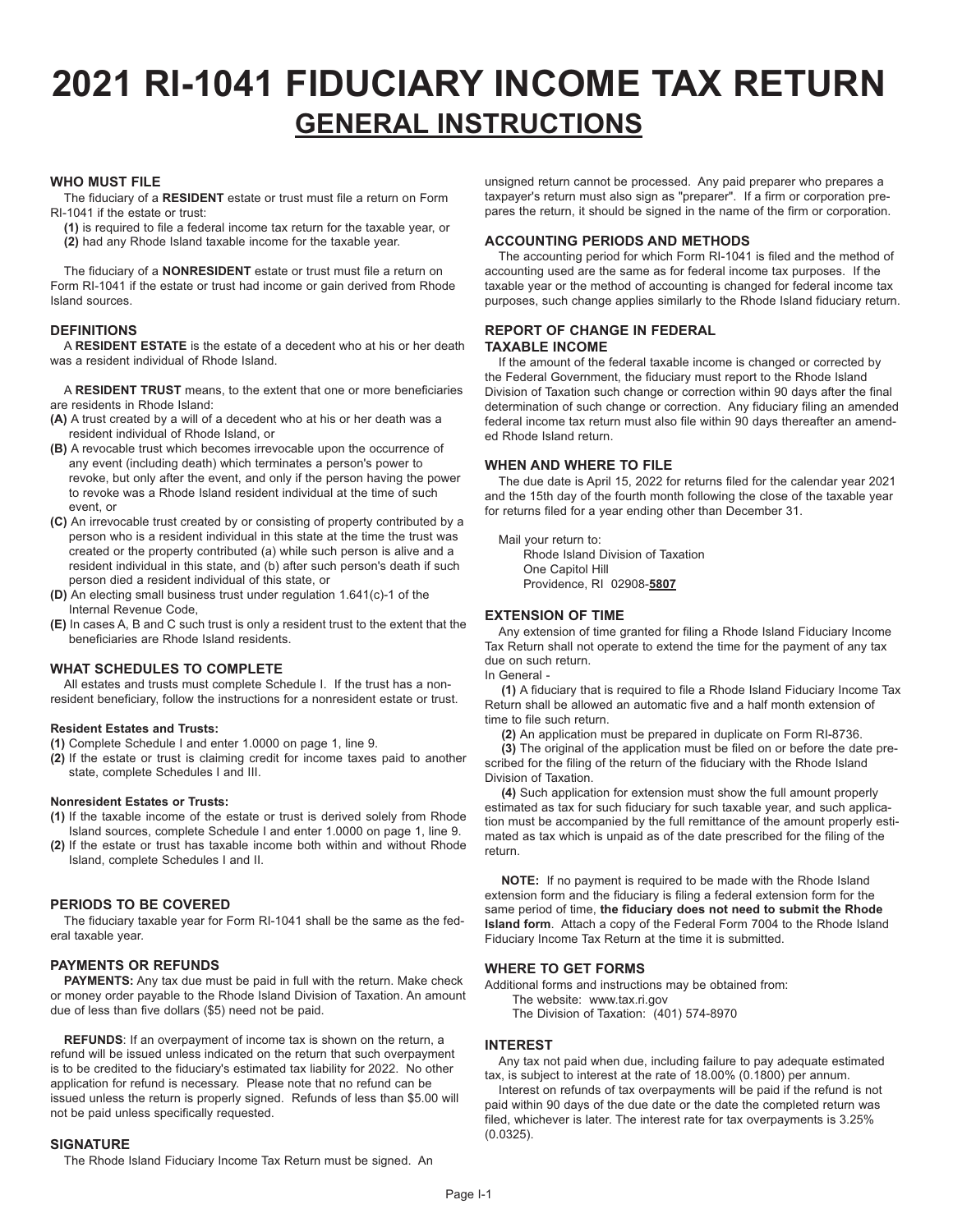### **PENALTIES**

The law provides for penalties in the following circumstances:

•Failure to file an income tax return.

•Failure to pay any tax due on or before the due date.

•Preparing or filing a fraudulent income tax return.

### **OTHER QUESTIONS**

If you have any questions regarding completion of your return, further assistance may be obtained by calling the Personal Income Tax Section at (401) 574-8829 and selecting option #3.

#### **PAYMENT BY CREDIT CARD**

For information regarding the payment of taxes by credit card, please visit the Credit Card Payments page of the Division of Taxation's website.

### **http://www.tax.ri.gov/misc/creditcard.php**

 If you paid by credit card, enter on page 1 of Form RI-1041 in the upper left corner the confirmation number you were given at the end of the transaction and the amount of your tax payment (not including the convenience fee).

You may also use this method for making 2022 Rhode Island estimated income tax payments.

# **SPECIFIC LINE INSTRUCTIONS**

### **COMPLETE THE FEDERAL INCOME TAX RETURN FIRST**

The Federal Fiduciary Income Tax Return is the basis for preparing your Rhode Island Fiduciary Income Tax Return. In general, the Rhode Island fiduciary income tax is based on the fiduciary's federal total income. Accuracy and attention to detail in completing the return in accordance with these instructions will facilitate the processing of your tax return.

**Type of Return** - Indicate by checking the appropriate box what type of return you are preparing. If you are preparing a bankruptcy estate, see the 2021 Rhode Island Fiduciary Tax Rate Schedules for instructions on how to file.

**Names, Address and Federal Employer Identification Number** - Make sure the names, address and federal employer identification number on the return are correct. Incorrect entries could delay the processing of your return.

**Year End -** Indicate by checking the appropriate box whether the fiduciary is a calendar or fiscal year filer. If the fiduciary is a fiscal year filer, indicate the beginning and the year-end of the fiduciary in the space provided. Only fiduciaries with a fiscal year beginning in 2021 may use this form.

### **Line 1 - Federal Total Income of Fiduciary:**

Enter the amount of income from Federal Form 1041, line 9.

**Line 2 - Modifications Increasing Federal Total Income:** Enter the amount of modifications increasing federal total income from RI Schedule M for RI-1041 - page 2, line 2l.

**Line 3 - Modifications Decreasing Federal Income:** Enter as a negative number the amount of modifications decreasing federal income from RI Schedule M for RI-1041 - page 1, line 1w.

**Line 4 - Net Modifications:** Combine lines 2 and 3.

**Line 5 - Modified Federal Total Income:** Combine lines 1 and 4. Add net increases or subtract net decreases, whichever applies.

**Line 6 - Federal Total Deductions:** Enter the amount of federal deductions from Federal Form 1041, lines 16 and 22.

**However, if the fiduciary claimed modifications to federal total income, the fiduciary may need to recalculate the federal total deductions based on the fiduciary's modified federal total income. Attach a copy of the calculation to the return.** 

The amounts included in Federal Form 1041, line 16 should only be included on Form RI-1041, line 6 if the costs are paid or incurred in connection with the administration of the estate or trust, and would not have been incurred had the property not been held in the estate or trust.

In addition, the domestic production activity deduction and the net operating loss deduction may be included on Form RI-1041, line 6 to the extent they are included in Federal Form 1041, line 16.

The net operating loss deduction may not be carried back for Rhode Island purposes, but will be allowed as a carry forward on Form RI-1041 to the extent the carry forward was used on Federal Form 1041.

**Line 7 - Rhode Island Taxable Income:** Subtract line 6 from line 5.

**Line 8 - Rhode Island Income Tax:** Enter the Rhode Island income tax from the RI Fiduciary Tax Computation Worksheet.

**Line 9 - Allocation:** Nonresident estates or trusts enter the amount from page 2, Schedule II, line 34. Resident estates or trusts enter 1.0000.

**Line 10 - RI Income Tax After Allocation:** Multiply the amount on line 8 by the percentage on line 9.

**Line 11 - Credit For Income Taxes Paid To Other States:** Resident estates or trusts only. Enter the amount from page 2, Schedule III, line 41.

**Line 12 - Other RI Credits:** Enter the amount of RI credits from RI Schedule CR for RI-1041, line 8. Enter the amount of each credit in the space provided and attach each required credit certificate or carry forward schedule to Form RI-1041.

**Line 13 - Total RI Credits:** Add lines 11 and 12.

**Line 14a - Rhode Island Income Tax after Rhode Island Credits:** Subtract line 13 from line 10. (If zero or less, enter zero.)

**Line 14b - Recapture of Prior Year Other Rhode Island Credits:** Enter amount of Credit Recapture from RI Schedule CR for RI-1041, line 11.

**Line 14c – Electing Small Business Trust Tax:** Enter the amount of Electing Small Business Trust income attributable to Rhode Island multiplied by the highest marginal income tax rate of 5.99%. The taxable income of the S-portion is determined by taking into account the Rhode Island source income of items of income, loss, deduction or credit and applying the highest marginal income tax rate.

**Line 14d – Total Rhode Island Tax:** Add lines 14a, 14b and 14c.

**Line 15a - RI Income Tax Withheld:** Enter total amount of Rhode Island 2021 income tax withheld from RI Schedule W for RI-1041, line 16. (Attach the state copy of all forms W-2, 1099s, etc. showing Rhode Island withholding to the front of the return.) Credit for Rhode Island income tax withheld will be allowed only for those amounts supported by attached W-2s, 1099s, etc.

Withholding from a pass-through entity reported on a RI-1099PT should be entered on Schedule W and included in the amount for Line 15a.

RI Schedule W for RI-1041, and all forms W-2, 1099s, etc showing Rhode Island withholding must be attached to Form RI-1041.

**Line 15b - Payments on 2021 Form RI-1041ES and Credits Carried Forward From 2020:** Enter the amount of estimated payments on 2021 Form RI-1041ES and the amount applied from the fiduciary's 2020 return.

**Line 15c - Nonresident Real Estate Withholding:** Enter the amount of Rhode Island income tax withheld on sales of real estate located in Rhode Island.

**Line 15d - Other Payments:** Enter any other payments, including advance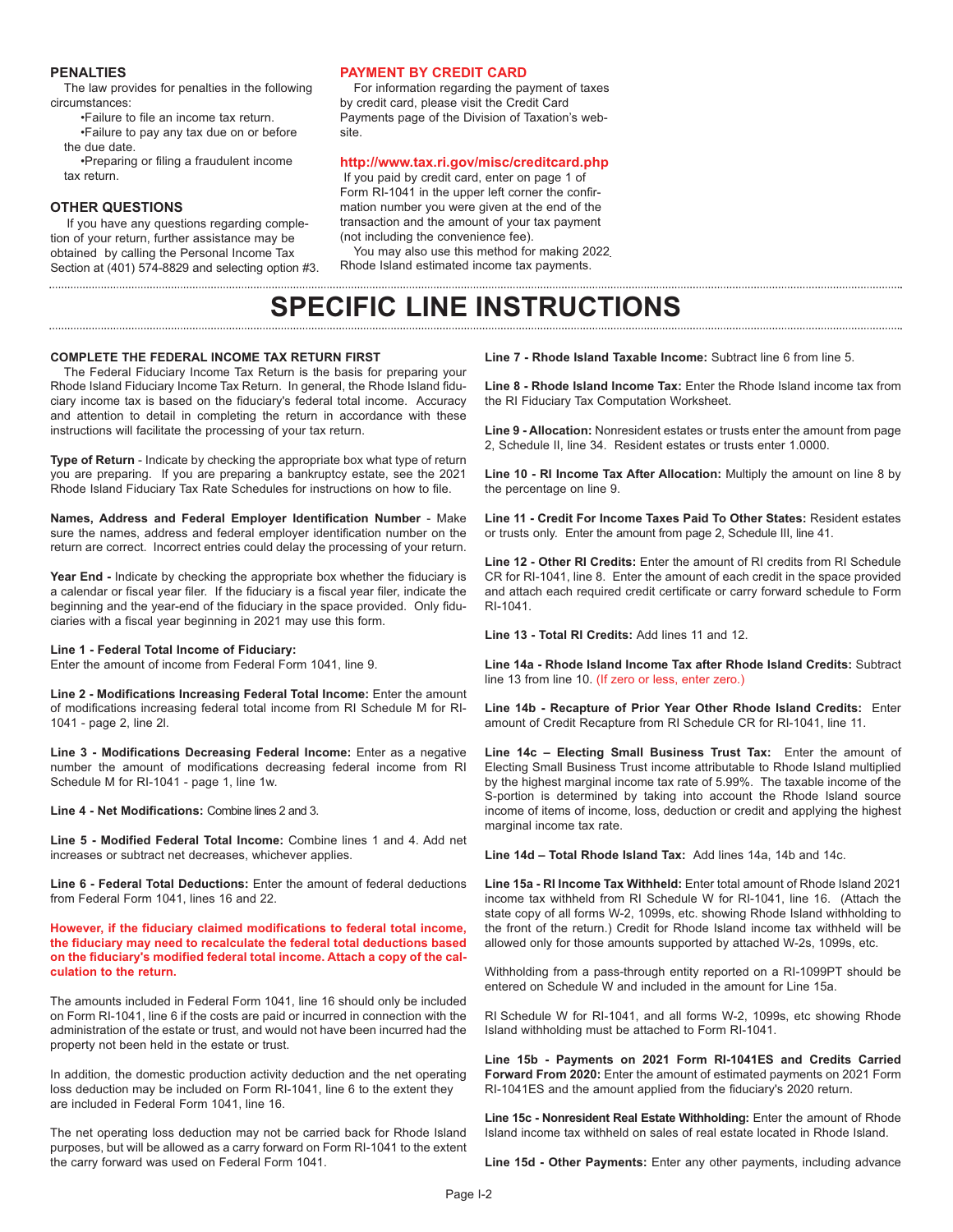payments made with the fiduciary's application for an automatic extension of time to file (Form RI-8736). Attach a copy of Form RI-8736 to Form RI-1041.

**Line 15e - Total Payments:** Add lines 15a, 15b, 15c and 15d.

**Line 16a - Amount Due:** If the amount on line 14d is greater than the amount on line 15e, SUBTRACT line 15e from line 14d and enter the balance due on line 16a.

**Line 16b - Underestimating Interest:** If the fiduciary owes underestimating interest, complete Form RI-2210, check the box and indicate the amount of interest due on line 16b.

**Line 16c - Total Amount Due:** Add lines 16a and 16b. This is the total amount the fiduciary owes. This amount is payable in full with the return. An amount due of less than five dollars (\$5) need not be paid.

**Line 17 - Overpayment:** If the amount on line 15e is greater than the amount on line 14d, subtract line 14d from line 15e and enter the overpayment on line 17.

If there is an amount due on line 16b for underestimating interest, subtract line 16b from line 17.

If the amount of underestimating interest on line 16b is more than the amount of overpayment from line 17, subtract line 17 from line 16b and enter the result on line 16c.

**Line 18 - Refund:** Enter the amount of the overpayment on line 17 that is to be refunded. Refunds of less than \$5.00 will not be paid unless specifically requested.

**Line 19 - Overpayment to be applied to 2022:** Enter the amount of overpayment on line 17, which is to be applied to the fiduciary's 2022 estimated tax.

# **SCHEDULE I BENEFICIARY INFORMATION**

**Lines 20 through 22 - Beneficiary Information** Enter in lines 20 through 22 the name, address, state of residence and social security number of each beneficiary. If additional space is required, attach a supporting schedule containing the required information.

# **SCHEDULE II ALLOCATION AND MODIFICATION**

**Lines 23 through 30 - Allocation and Modification**

**Column A - Percent of Ownership:** Enter in column A the percentage of ownership of each beneficiary.

**Column B - Federal Income:** Enter in column B the amount of federal income attributable to each of the beneficiaries and the fiduciary. Multiply the percent of ownership in column A by the fiduciary's total federal income from RI-1041, page 1, line 1.

**Column C - Modifications to Federal Income:** Enter in column C the amount of modifications to the income reported in column B for each of the beneficiaries and the fiduciary. Multiply the percent of ownership in column A by the fiduciary's net modifications from RI-1041, page 1, line 4.

**Column D - Modified Federal Income:** Combine columns B and C. Add net increases or subtract net decreases.

**Column E - Rhode Island Source Income:** Enter in column E the amount of Rhode Island source income included in the following column:

**Nonresidents**: Enter the amount of Rhode Island source income included in column B. Examples of Rhode Island source income include business conducted in RI, RI rental property, wages earned in RI and sale or exchange of RI property.

**Residents:** Enter the amount from column D in column E.

**Line 31, Columns B through E - Total:** Add the amounts in each column and enter the total on line 31 of each column.

**Line 32 - Modifications to RI Source Income:** Enter the amount of modifications in column C included in Rhode Island source income reported on line 31, column E.

**Line 33 - Modified RI Source Income:** Combine lines 31, column E and line 32. Add net increases or subtract net decreases.

**Line 34 - RI Allocation:** Divide line 33 by line 31, column D (not greater than 1.000). Enter here and on page 1, line 9.

# **SCHEDULE III CREDIT FOR INCOME TAXES PAID TO ANOTHER STATE**

This schedule pertains only to the fiduciary of a **resident** estate or trust. The fiduciary of a resident estate or trust is entitled to a credit against its RI tax liability for income taxes paid to other states. The credit cannot exceed the RI tax on line 8.

**If you are claiming credit for income taxes paid to more than one state, use Form RI-1041MU, Credit for Income Taxes Paid to Multiple States.**  Enter the applicable amounts from Form(s) RI-1041MU onto this schedule. Form RI-1041MU is available on our website, www.tax.ri.gov or by contacting the Rhode Island Division of Taxation at (401) 574-8970.

**Line 35 - Rhode Island Income Tax:** Enter the amount from page 1, line 8.

**Line 36 - Income From Other State:** Enter the amount of income reported to the other state.

If state income tax has been paid to more than one other state, prepare a separate calculation for each state on Form RI-1041MU. Enter the amount of income from other states from Form RI-1041MU, line 29.

If you need to use more than one Form RI-1041MU, add all of the line 29 amounts together and enter the total amount on line 36.

**Line 37 - Modified Federal Total Income:** Enter the amount from page 1, line 5.

**Line 38** - Divide line 36 by line 37.

**Line 39** - Multiply line 35 by line 38.

**Line 40 - Tax Due and Paid To Other State:** Enter the amount of tax due and paid to the other state.

If state income tax has been paid to more than one other state, prepare a separate calculation for each state, on Form RI-1041MU. Enter the amount of credit from Form RI-1041MU, line 30.

If you need to use more than one Form RI-1041MU, add all of the line 30 amounts together and enter the total amount on line 40.

In the space provided for the name of state to which income taxes were due and paid enter "MU".

**NOTE: You must attach a signed copy of the return filed with the other state(s). If you owe no tax to the other state(s) and are to be refunded all the taxes withheld or paid to the other state(s), enter \$0.00 on line 40. If included on a composite filing in another state(s), you must attach a copy of the composite filing(s) showing your income and the taxes paid on your behalf.**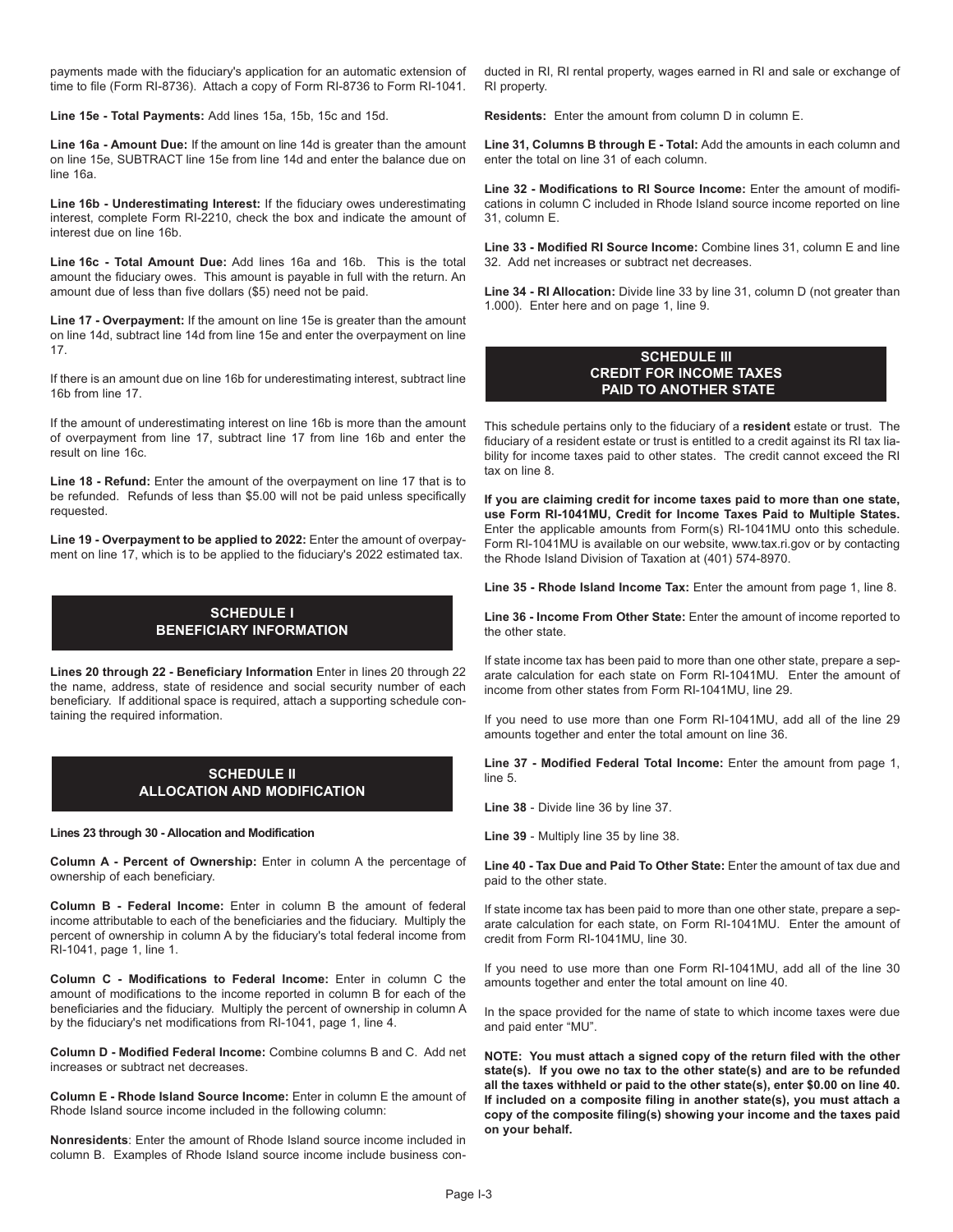**Line 41 - Maximum Tax Credit:** Enter the **SMALLER** of lines 35, 39 or 40. Enter here and on page 1, line 11.

# **SCHEDULE W FOR RI-1041 RHODE ISLAND W2 AND 1099 INFORMATION**

If claiming Rhode Island income tax withheld on Form RI-1041, page 1, line 15a, RI Schedule W for RI-1041 must be completed and attached along with all W-2s and 1099s showing Rhode Island withholding.

### **Lines 1 - 15:**

Please complete columns A, B, C and D for each W-2 and 1099 showing Rhode Island withholding.

**Column A:** For all 1099s being entered, enter the letter code from the chart on the bottom of Schedule W. Leave blank if information being entered is from a W-2

**Column B:** For each W-2 or 1099 being entered, enter the name of the employer or payer.

**Column C:** For each W-2, enter the employer's state identification number from box 15 of the W-2. Note: The state identification number may be different than the employer's federal identification number. Be sure to enter the identification number from box 15, rather than box b of the W-2. For each 1099, enter the payer's federal identification number.

### **DO NOT ENTER MORE THAN 9 DIGITS FOR THE ID NUMBER. IF "00" FOLLOWS THE 9 DIGIT ID NUMBER, DO NOT ENTER THE "00".**

**Column D:** For each W-2 or 1099, enter the amount of Rhode Island withholding as shown on each form. See chart on Schedule W for box reference.

**Line 16 -** Total Rhode Island Income Tax Withheld. Add the amounts from Column D, lines 1 through 15. Enter the total here and on RI-1041, line 15a.

**Line 17 -** Enter the number of W-2s and 1099s entered on lines 1-15 showing Rhode Island income tax withheld.

Schedule W plus all W-2s and 1099s with Rhode Island withholding must be attached to your Rhode Island return in order to receive credit for your Rhode Island withholding tax amount.

# **RI SCHEDULE M FOR RI-1041 RI MODIFICATIONS TO FEDERAL TOTAL INCOME**

### **Modifications DECREASING Federal Total Income:**

**Line 1a –** Enter income from obligations of the United States Government to the extent included in total income for federal tax purposes but exempt for state purposes. However, this amount shall be reduced by any investment interest incurred or continued on the obligation which has been taken as a federal itemized deduction. Example – US Government Series E bond interest. Taxpayers claiming these modifications must submit a schedule showing the source and amount of income claimed to be exempt. RIGL §44-30- 12(c)(1)

**Line 1b –** Rhode Island fiduciary adjustment under RIGL §44-30-17. A fiduciary adjustment is allowed for a beneficiary for income that maintains its character as it flows from the fiduciary. For example, if the estate or trust has tax exempt interest, the beneficiary would be allowed an adjustment for the tax exempt interest and would list that fiduciary adjustment on this line.

**Line 1c –** Elective deduction for new research and development facilities under RIGL §44-32-1

**Line 1d –** Railroad Retirement benefits included in gross income for federal income tax purposes but exempt from state income taxes under the laws of the United States.

**Line 1e –** Qualifying investment in a certified venture capital partnership under RIGL §44-43-2.

**Line 1f –** Family Education Accounts under RIGL §44-30-25(f).

**Line 1g –** Tuition Saving Program (section 529 accounts) RIGL §44-30- 12(c)(4) - A modification decreasing federal adjusted gross income may be claimed for any contributions made to a Rhode Island account under the tuition savings program. The maximum modification shall not exceed \$500, \$1,000 if a joint return.

**Line 1h –** Exemptions from tax on profit or gain for writers, composers and artists residing within a section of the defined Economic Development Zone as defined in RIGL §44-30-1.1 within the cities of Newport, Providence, Pawtucket, Woonsocket or Warwick, or the Towns of Little Compton, Tiverton, Warren or Westerly and creating artistic works while a resident of the Zone. Taxpayers claiming these modifications must submit a schedule showing the source and amount of income claimed to be exempt.

**Line 1i –** Depreciation that has not been taken for federal purposes because of the bonus depreciation that must be subtracted from Rhode Island income - RIGL §44-61-1.

**Line 1j –** Depreciation that has not been taken for federal purposes because of the increased section 179 depreciation was not taken originally - RIGL §44- 61-1.1.

**Line 1k –** Allowable modification for performance based compensation realized by an eligible employee under the Rhode Island Jobs Growth Act under RIGL §42-64.11-4.

**Line 1l –** Modification for exclusion for qualifying option under RIGL §44-39.3- 1 AND modification for exclusion for qualifying securities or investments under RIGL §44-43-8.

**Line 1m –** Modification for Tax Incentives for Employers under RIGL §44-55- 4.1.

**Line 1n –** Tax credit income claimed on Federal return exempt for Rhode Island purposes: Historic Structures-Tax Credit income under RIGL §44-33.2- 3(e)(2),Historic Preservation Tax Credits 2013 income under RIGL §44-31.2- 9(c), Motion Picture Production Company Tax Credit income or Musical and Theatrical Production Tax Credit under RIGL §44-31.3-2(b)(6)

**Line 1o –** Active duty military pay of Nonresidents stationed in Rhode Island, as well as the income of their nonresident spouses for services performed in Rhode Island. Income for services performed by the servicemember's spouse in Rhode Island would be exempt from Rhode Island income tax only if the servicemember's spouse moves to Rhode Island solely to be with the servicemember complying with military orders sending him/her to Rhode Island. The servicemember and the servicemember's spouse must also share the same non-Rhode Island domicile.

Not all income earned by the servicemember or his/her spouse is exempt from Rhode Island income tax. Non-military pay of the servicemember, as well as business income, gambling winnings or income from the ownership or disposition of real or tangible property earned from Rhode Island by either the servicemember or his/her spouse is still subject to Rhode Island income tax.

Note: The military servicemember and/or his/her spouse may be asked to submit proof of residency to support taking this modification.

**Line 1p –** Recapture of Scituate Medical Savings Account modifications under RIGL §44-30-25.1(d)(1).

**Line 1q –** Amounts of insurance benefits for dependents and domestic partners included in Federal AGI pursuant to chapter 12 of title 36 or other coverage plan - RIGL §44-30-12(c)(6).

**Line 1r – Rhode Island full-year residents only.** Up to \$10,000 in unreimbursed expenses for travel, lodging and lost wages incurred by an individual as a result of the individual donating one or more of his/her organs to another human being for organ transplantation under RIGL §44-30-12(c)(7). Modification can only be taken once during the lifetime of the individual and is taken in the year that the human organ transplantation occurs.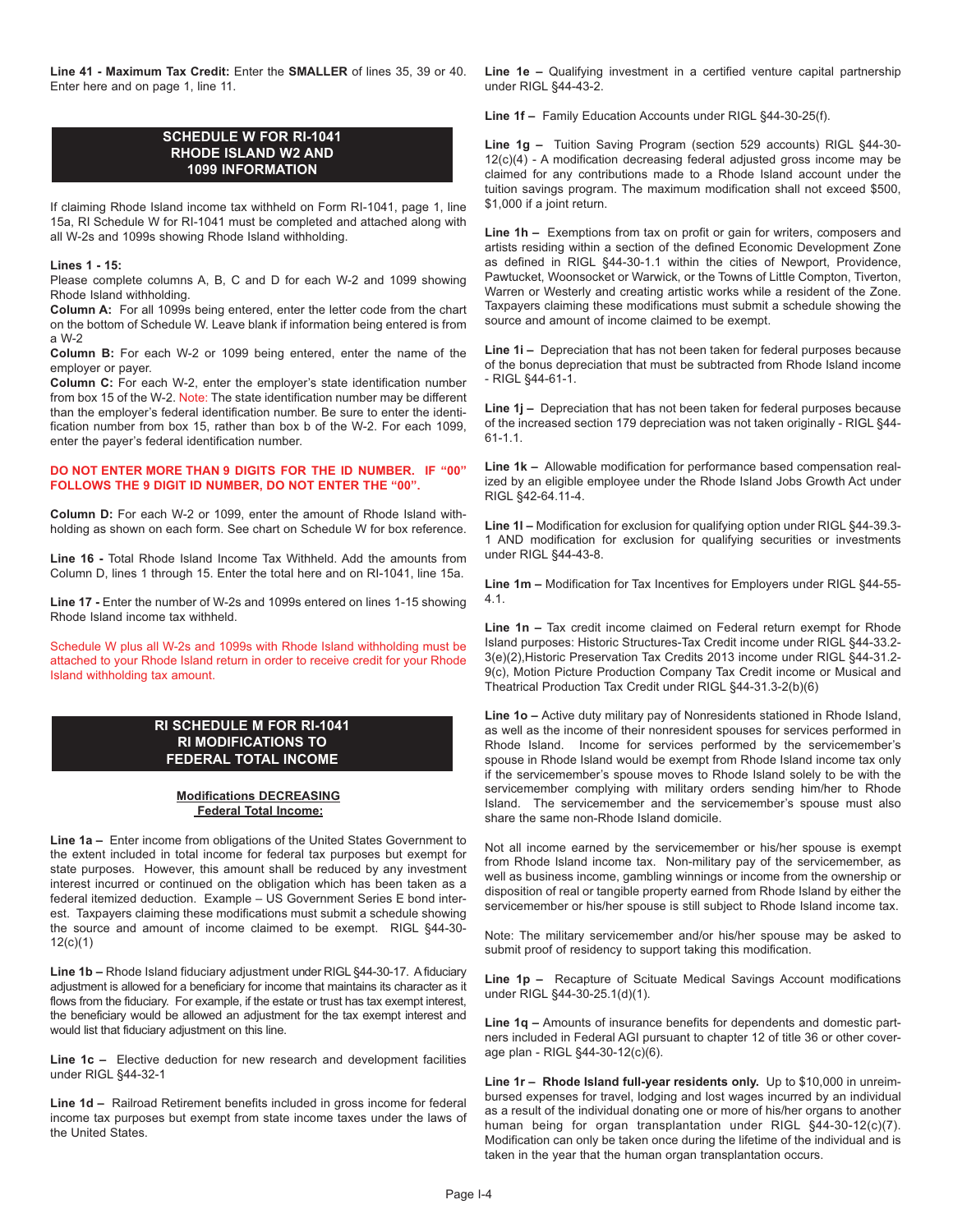**Line 1s -** Under RIGL §42-64.3-7 a domiciliary of an enterprise zone who owns and operates a qualified business facility in that zone may, for the first three years after certification, reduce federal AGI by \$50,000 per year and may, for the fourth and fifth years, reduce federal AGI by \$25,000 per year.

**Line 1t** - Taxable Social Security income under RIGL §44-30-12(c)(8). Use the Social Security Modification worksheet to determine the amount of taxable social security income allowed as a decreasing modification. The Social Security Modification worksheet is available on our website, www.tax.ri.gov. **NOTE: THIS MODIFICATION IS NOT FOR ESTATES OR TRUSTS - FOR INDIVIDUALS ONLY**

**Line 1u** - Modification up to \$15,000 for taxable retirement income from certain pension plans or annuities under R.I. Gen. Laws §44-30-12(c)(9). **NOTE: THIS MODIFICATION IS NOT FOR ESTATES OR TRUSTS - FOR INDIVIDUALS ONLY** 

**Line 1v –** Deduction for Pass-Through Entity Tax clamined in prior years. **NOTE: THIS MODIFICATION IS NOT FOR ESTATES OR TRUSTS - FOR INDIVIDUALS ONLY** 

**Line 1w – Total Modifications Decreasing Federal Total Income:** Add lines 1a through 1v. Enter as a negative number here and on page 1, Form RI-1041, line 3.

## **Modifications INCREASING Federal Total Income:**

**Line 2a –** Enter income from obligations of any state or its political subdivision, other than Rhode Island under RIGL §44-30-12(b)(1) and §44-30- 12(b)(2).

**Line 2b –** Rhode Island fiduciary adjustment under RIGL §44-30-17. A fiduciary adjustment is allowed for a beneficiary for income that maintains its character as it flows from the fiduciary. For example, if the estate or trust has municipal bond interest from a state other than Rhode Island, the beneficiary would be allowed an adjustment for that municipal bond interest and would list that fiduciary adjustment on this line.

**Line 2c –** Recapture of Family Education Account Modifications under RIGL  §44-30-25(g).

**Line 2d –** Bonus depreciation that has been taken for federal purposes that must be added back to Rhode Island income under RIGL §44-61-1.

**Line 2e –** Recapture of Tuition Savings Program modifications (section 529 accounts) under RIGL §44-30-12(b)(4).

**Line 2f –** Recapture of tax credit income previously claimed as a modification decreasing Federal AGI for Historic Structures - Tax Credit, Historic Preservation Tax Credits 2013, Motion Picture Production Company Tax Credits or Musical and Theatrical Production Tax Credits under RIGL §44- 33.2-3(e)(2), RIGL §44-33.6-3(f), RIGL §44-31.2-9(5) and RIGL §44-31.3-2, respectively.

**Line 2g –** Recapture of Scituate Medical Savings Account modifications under RIGL §44-30-25.1(d)(3)(i).

**Line 2h** – If you and/or your spouse, if applicable, are a member or partner of a pass-through entity that has elected to pay Rhode Island tax on Form RI-PTE, enter the amount of tax paid on your behalf by that pass-through entity. The amount of tax paid on your behalf must be added back to your Federal Adjusted Gross Income. You cannot claim the amount paid on you and/or your spouse's, if applicable, behalf unless that same amount is also taken as a modification increasing federal adjusted gross income.

**NOTE: THIS MODIFICATION IS NOT FOR ESTATES OR TRUSTS - FOR INDIVIDUALS ONLY** 

**Line 2i –** Unemployment compensation received but not included in federal adjusted gross income under RIGL §44-30-12(b)(6).

**NOTE: THIS MODIFICATION IS NOT FOR ESTATES OR TRUSTS - FOR INDIVIDUALS ONLY**

**Line 2j –** Taxable portion of Paycheck Protection Program loan amount under

RIGL §44-30-12(b)(8). **NOTE: THIS MODIFICATION IS NOT FOR ESTATES OR TRUSTS - FOR INDIVIDUALS ONLY** 

**Line 2k –** Reserved for future use. This line should be left blank.

**Line 2l – Total Modifications Increasing Federal Total Income:** Add lines 2a through 2l. Enter here and on page 1, Form RI-1041, line 2.

# **RI SCHEDULE CR FOR RI-1041 OTHER RI CREDITS**

# **CURRENT YEAR OTHER RI CREDITS:**

This credit schedule details "Other Rhode Island Credits" being used on your RI-1041. Each Rhode Island credit has its own line. On the appropriate line, enter the dollar amount of the credit being taken. The total of all credits will be entered on page 1, Form RI-1041, line 12.

### **Proper documentation must be submitted for each credit you are using or carrying forward.**

If you are using amounts carried forward from prior years, attach a schedule showing the year of credit origination and any amounts used to date. Any missing or incomplete documentation may cause a delay in processing your return.

**Pursuant to RIGL 44-30-2.6(c)(3)(E), only the credits mentioned on pages I-5 and I-6 are allowed as credits against Rhode Island Fiduciary Income Tax. No other credits can be allowed. This also pertains to any carry forward of a credit.** 

If the credit you are trying to use is not listed below, that credit is no longer allowed against personal income tax. Entering an amount for an ineligible credit on one of these lines or on an attached statement will delay the processing of your return and result in the disallowance of the credit.

**Line 1 - Historic Residence Credit - RI-0715** – for approved residence rehabilitation. Effective tax year 2017 and thereafter for unused carryforward amounts only. No new credits are authorized. In order to claim any unused credit, you must attach the original certification from the Historical Preservation & Heritage Commission, as well as a carryforward schedule showing the original amount of certified credit, the year of certification and the amount of credit used since certification. The credit used should be listed by year and amount of usage. Any unused credit may be carried forward until used. RIGL §44-33.1

**Line 2 - Tax Credits for Contributions to Scholarship Organizations - RI-2276** - for business entities that make contributions to qualified scholarship organizations. The entity must apply for approval of the tax credit and will receive a tax credit certificate issued by the RI Division of Taxation. **The original certificate must be attached to the return.** The credit must be used in the tax year that the entity made the contribution. Unused amounts **CANNOT** be carried forward. RIGL §44-62

**Line 3 - Historic Structures - Tax Credit (Historic Preservation Investment Tax Credit)** or **Historic Preservation Tax Credits 2013 - RI-286B** – for approved rehabilitation of certified historic structures. **The original certificate must be attached to the return.** Any unused credit amount may be carried forward for ten (10) years. RIGL §44-33.2 and RIGL §44-33.6, respectively.

**Note: This credit is for holders of a Historic Preservation Investment Tax Credit certificate received under the state's Historic Structures program or Historic Preservation Tax Credits 2013 program. This credit is NOT  for owners of historic residences who qualified under the Historic Homeownership Assistance Act -** RIGL §44-33.1

**Line 4 - Rhode Island New Qualified Jobs Incentive Act 2015 Credit - RI  6754 - For Rhode Island businesses creating new full-time jobs that did not** previously exist in this state.  The Rhode Island business must be approved by the Rhode Island Commerce Corporation and must possess a tax credit